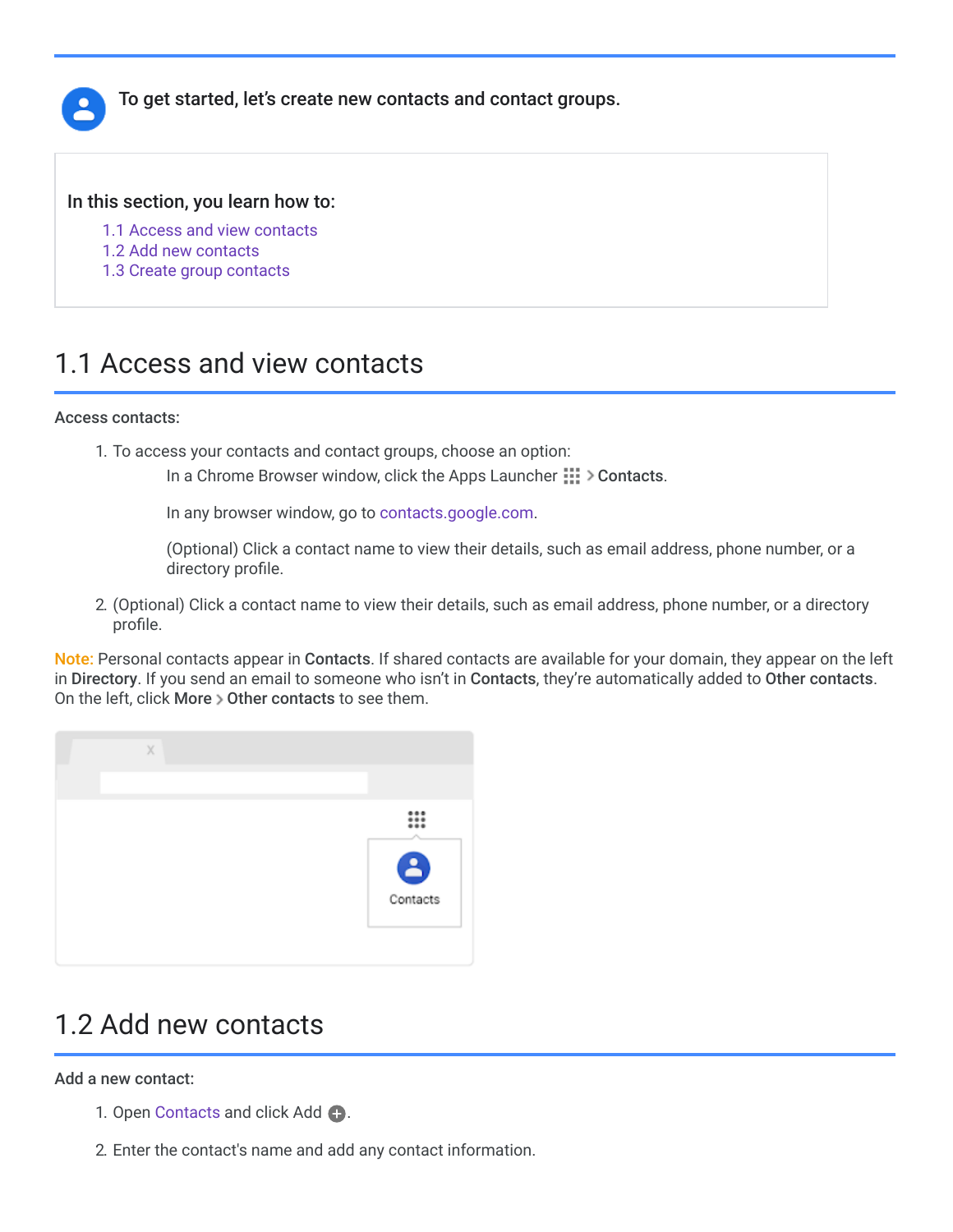- 3. (Optional) If you want to add additional information such as a nickname or their mailing address, click More and fill in your details.
- 4. Click Save.

Add contacts from your organization's directory to your personal contacts:

- 1. On the left, click Directory.
- 2. Point to the contact and click Add to contacts  $+$ .
- 3. If you can't see the contact you need, enter your contact's name in the Contacts search box. Your contact should appear as you enter their details. Click the contact you're looking for, or press Enterto see a full page of search results. Select your contact and click Add to contacts  $+ \bullet$ .

| <b>STATISTICS</b> |                |             |     |
|-------------------|----------------|-------------|-----|
|                   | Create contact |             |     |
|                   |                |             |     |
|                   |                |             |     |
|                   | <b>MORE</b>    | <b>SAVE</b> | $+$ |

## 1.3 Create group contacts

Use labels to organize your contacts into contact groups:

- D
	- Create a new contact group label:
		- 1. On the left under Labels, click Create label  $+$ .
		- 2. Enter a name and click OK.
- Add contacts to a group label:

1. Check the box next to each contact name to select them.

- 2. In the top right, click **Manage labels**  $\blacksquare$ .
- 3. Choose the group or groups you want to add the contacts to. You'll see a checkmark appear next to the groups you choose.
- 3) Remove contacts from a group label:
	- 1. On the left, click a group name.
	- 2. Choose an option:

Check the box next to the contact and in the top right, click **Manage labels**  $\blacksquare$  and click the group name to remove a contact.

Next to the contact, click More **and click the group name to remove a contact**.

Rename or delete a contact group label: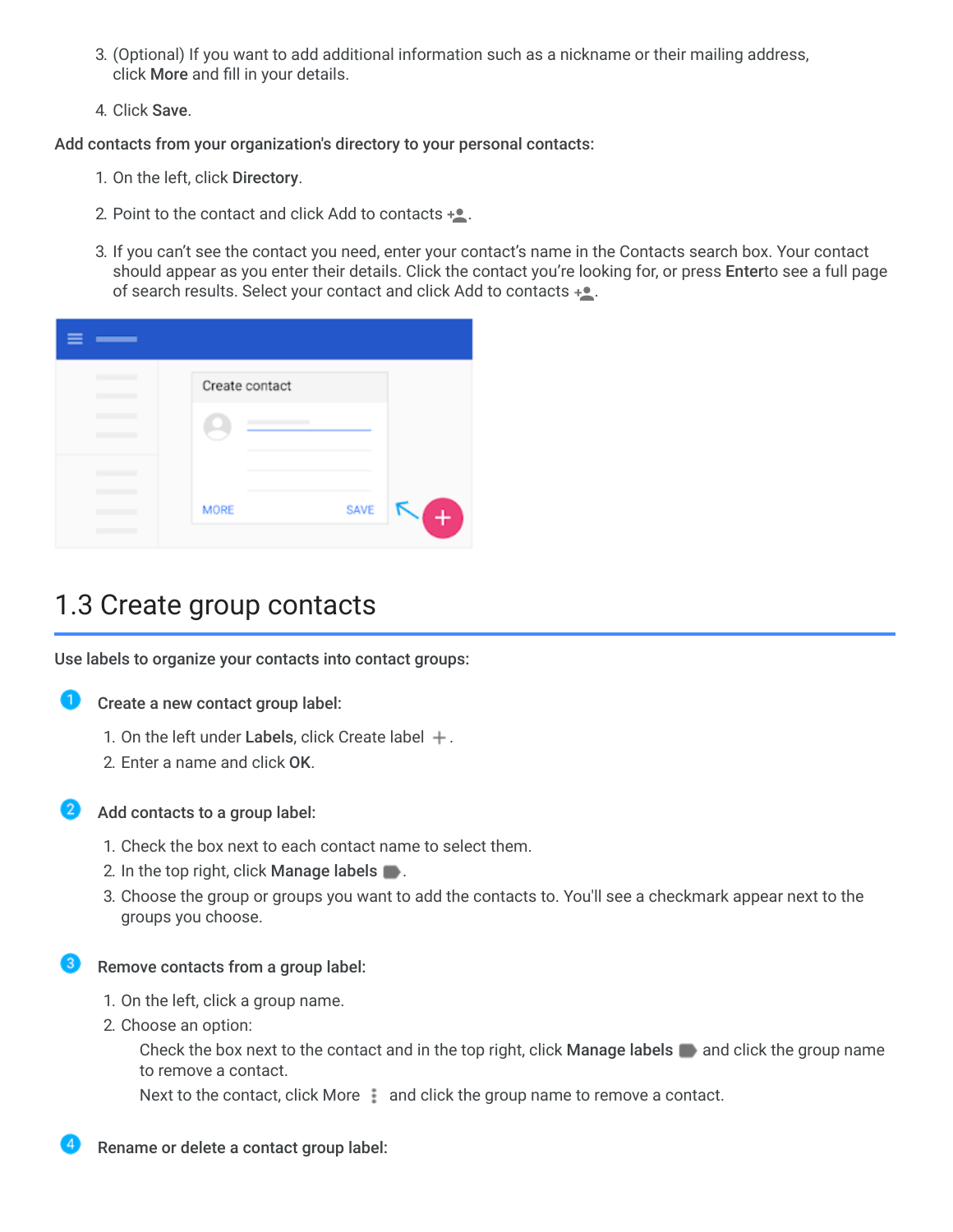- 1. On the left under Labels, find the group you want to rename or delete.
- 2. If you want to rename the contact group, point to the group and click Rename label . Enter a new name and click OK.
- 3. If you want to delete a contact group, point to the group and click Delete  $\blacksquare$ .

|                |                                  |    |  |   | $2 - 3$ |  |
|----------------|----------------------------------|----|--|---|---------|--|
| $\leftarrow$   |                                  |    |  |   |         |  |
| ø              | Contacts                         | ☑  |  | m |         |  |
|                |                                  |    |  | m |         |  |
|                |                                  |    |  |   |         |  |
|                | Labels                           |    |  |   |         |  |
| $\blacksquare$ | m                                |    |  |   |         |  |
| ∍              | ÷<br>$\left  \mathbf{A} \right $ |    |  |   |         |  |
| $\div$         | Create label                     |    |  |   |         |  |
|                |                                  |    |  |   |         |  |
| ð              | Create label                     |    |  |   |         |  |
|                |                                  | OK |  |   |         |  |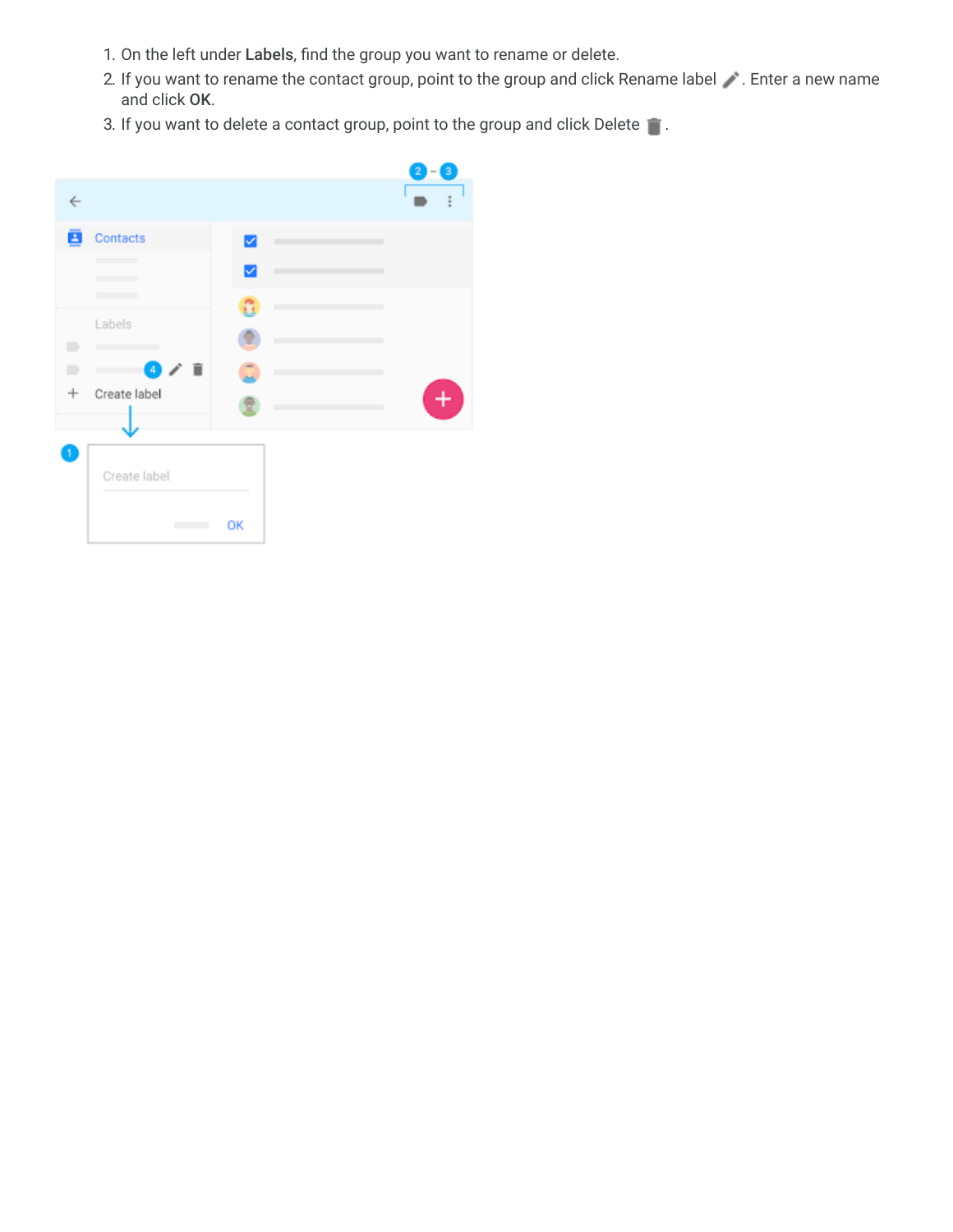

After you set up your contacts, start sending email to individual contacts or contact groups.

In this section, you learn how to:

[2.1 Email from Contacts](https://support.google.com/a/users/answer/9310453?hl=en&ref_topic=9296545#2.1)

[2.2 Email from Gmail](https://support.google.com/a/users/answer/9310453?hl=en&ref_topic=9296545#2.2)

# 2.1 Email from Contacts

Email a contact from Contacts:

- 1. Select a contact and at the top, click Email  $\blacksquare$ .
- 2. Compose a message and click Send.

#### Email a contact group from Contacts:

- 1. On the left, select a contact group and check the box next to a contact to select them.
- 2. To select all the contacts in the group, check the Select all box at the top.
- 3. Click Email  $\sim$  and compose a message.
- 4. Click Send.



# 2.2 Email from Gmail

Email a contact or contact group from Gmail:

- 1. In [Gmail,](https://mail.google.com/) click Compose.
- 2. In the To field, start typing the address of the person or contact group. A list of matching addresses appears as you type.
- 3. Click the address you want. For contact groups, each group member is added to the To list. If you don't want to send the message to everyone in the contact group, click Remove  $\times$  next to their name.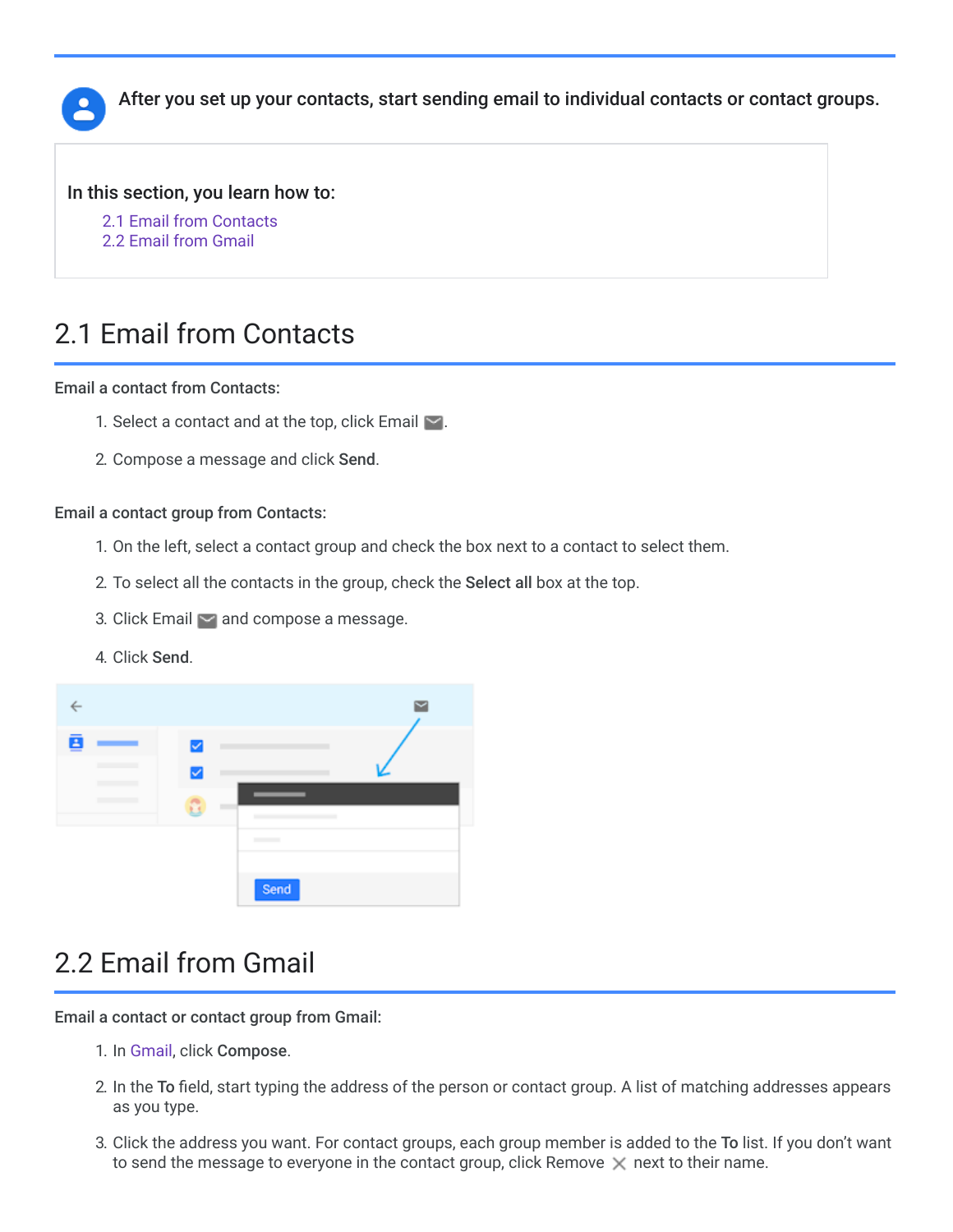Note: To see a group mailing list address in the auto-complete list, you might have to send a mail to the list once.

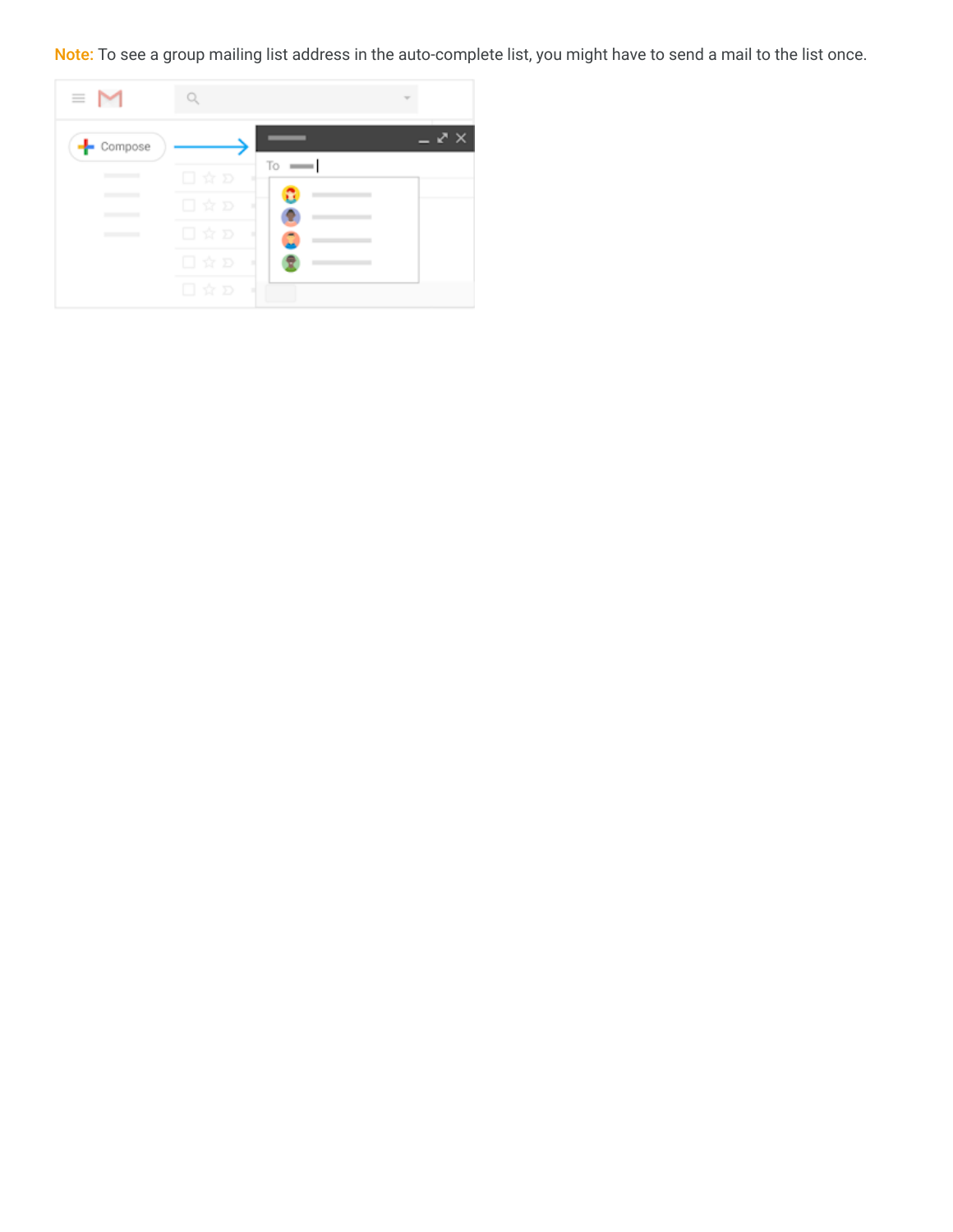

Now that you know how to work with your contacts and contact groups, keep them organized to work faster.

In this section, you learn how to:

- [3.1 Search for contacts](https://support.google.com/a/users/answer/9310241?hl=en&ref_topic=9296545#3.1)
- [3.2 Merge duplicate contacts](https://support.google.com/a/users/answer/9310241?hl=en&ref_topic=9296545#3.2)
- [3.3 Update contact details](https://support.google.com/a/users/answer/9310241?hl=en&ref_topic=9296545#3.3)
- [3.4 Delete or restore contacts and groups](https://support.google.com/a/users/answer/9310241?hl=en&ref_topic=9296545#3.4)

# 3.1 Search for contacts

Search for a contact:

- 1. In the Contacts search box, enter a name, email address, or any other contact details. You'll see matching results as you enter text.
- 2. Click the contact you're looking for or press Enter to see a full page of search results.



## 3.2 Merge duplicate contacts

#### Merge details for duplicate contacts:

- 1. On the left, click Duplicates  $\Box$ .
- 2. Choose an option:

To merge one contact at a time, at the bottom right of each duplicate, click Merge.

To merge all duplicates at once, at the top right, click Merge all.

- 3. (Optional) To manually merge contacts in your list:
	- a. On the left, click Contacts.
	- b. Check the box next to the contacts you want to merge.
	- c. At the top right, click Merge  $\uparrow$ .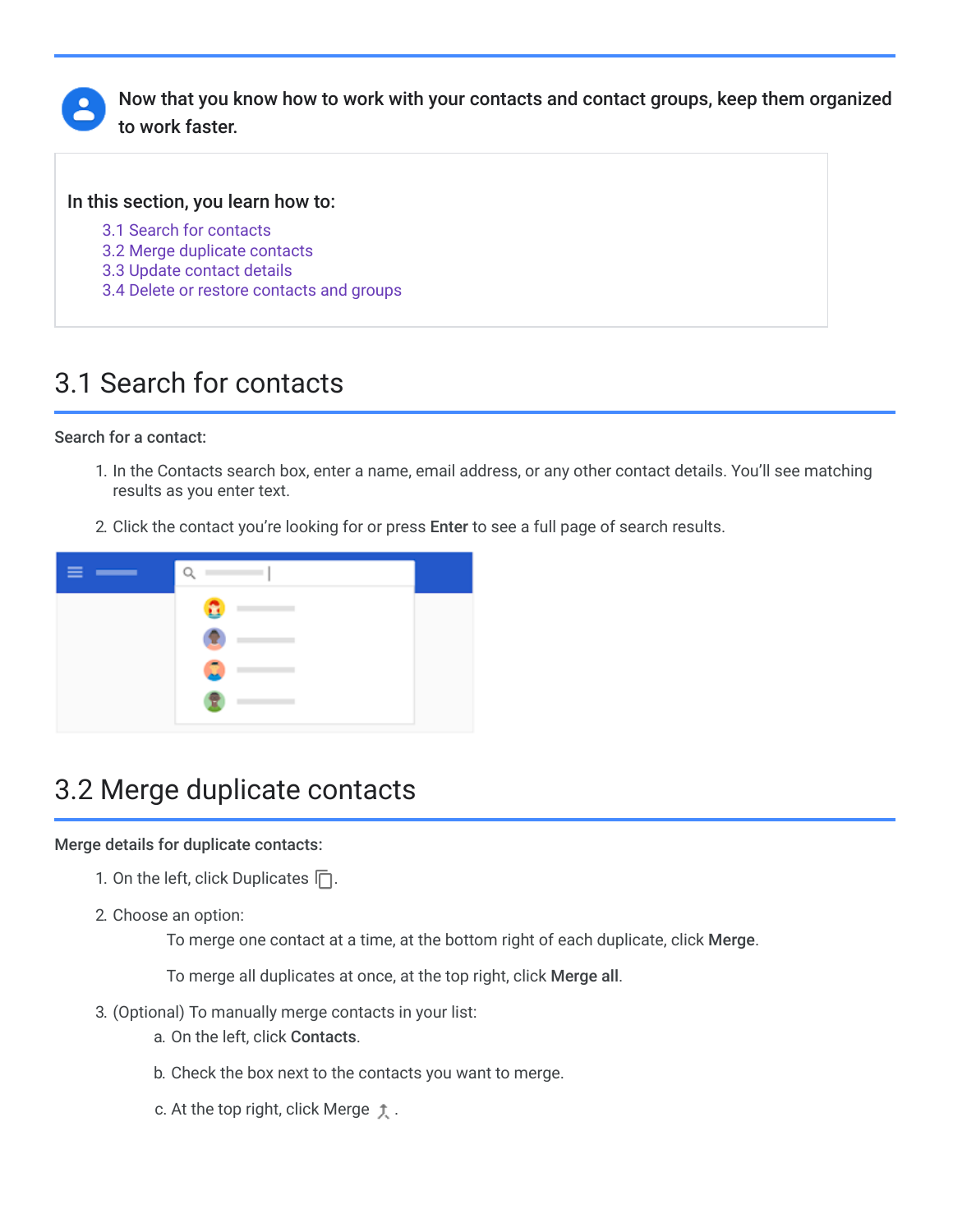

# 3.3 Update contact details

You can view and instantly edit details for a contact by pointing to the contact.

Update contact details:

To star a contact, click Star  $\frac{1}{N}$ .

To edit contact details, click Edit .

To hide or delete a contact, click More  $\frac{1}{2}$  > Hide from contacts  $\bullet$  or Delete  $\bullet$ .



## 3.4 Delete or restore contacts and groups

- Delete a contact: On the left, click Contacts. Point to the contact and click More  $\cdot$  > Delete  $\cdot$  .
- Delete a contact group: On the left, click Contacts. Point to the contact and click More  $\frac{1}{2}$  > Delete  $\blacksquare$ .
- Restore contacts:
	- 1. On the left under Labels, click More  $\frac{1}{2}$  > Undo changes.
	- 2. Choose a time to go back to and click Confirm.